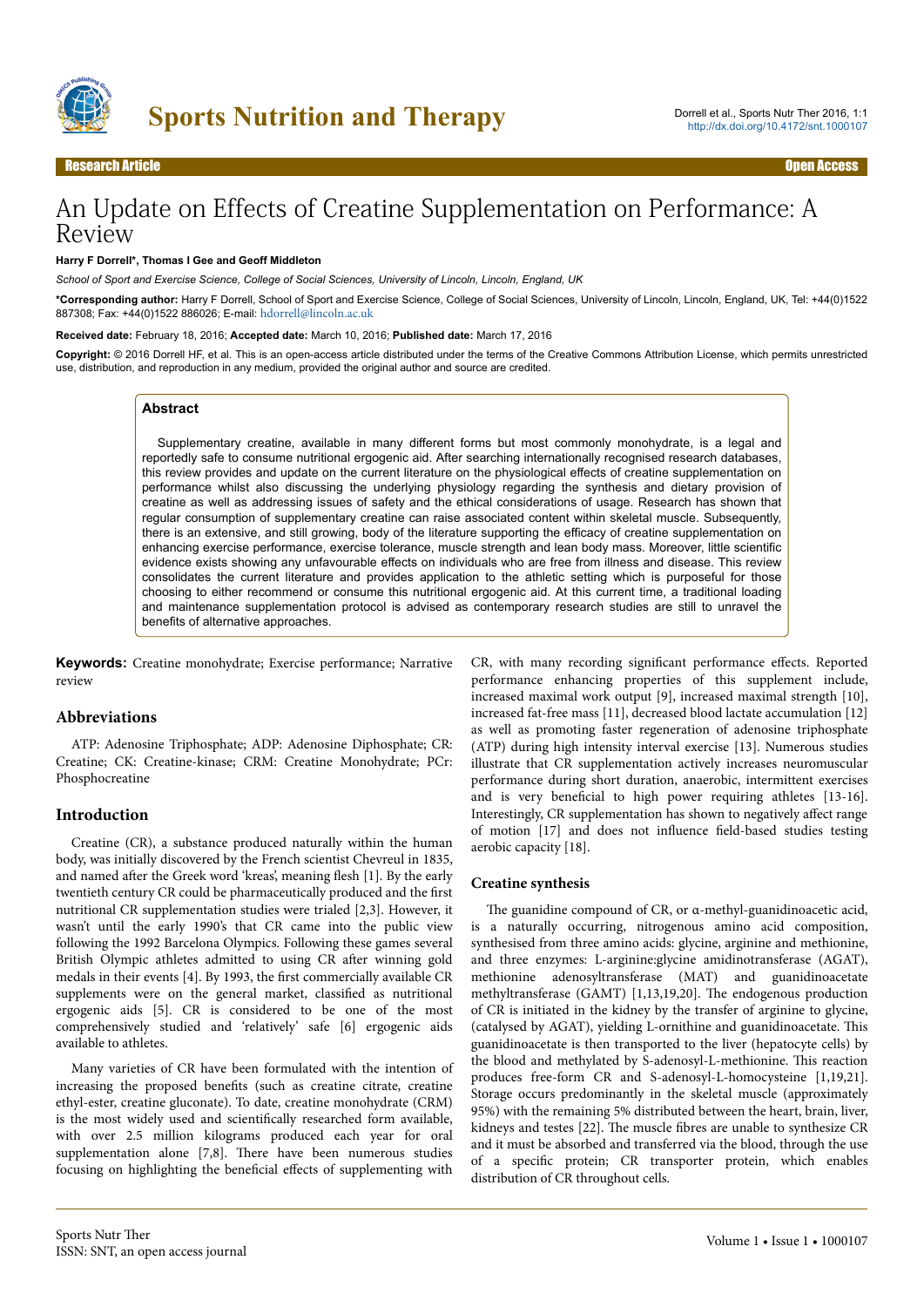**Citation:** Dorrell HF, Gee TI, Middleton G (2016) An Update on Effects of Creatine Supplementation on Performance: A Review. Sports Nutr Ther 1: 107. doi:[10.4172/snt.1000107](http://dx.doi.org/10.4172/snt.1000107)

#### **Dietary Creatine**

A demand for CR is met by both, intestinal absorption from the diet (1-2 g/d), and endogenous production (1-2 g/d), with research showing that the latter is regulated by the former, and thus reduces if CR consumption is increased through supplementation or other dietary interventions [21]. Нe average CR pool (male: 70 kg) is approximately 120-140 g, although this varies depending on fat-free mass [23] and skeletal muscle fibre type [22]. In general, oral supplementation aims to enhance this CR pool, with research showing a maximum increase of approximately 20% following a high dosage loading programme [13]. Although it is possible to consume CR rich foods (Table 1) and increase dietary intake naturally, it would potentially be counterproductive to athletic performance due to a subsequent rise in protein and lipid consumption. Furthermore, it has become apparent that with nearly all sources of CR coming from animal products, it is very difficult for the vegetarian/vegan athlete to increase intake outside of supplementation [24,25].

Research has shown that excess supplementation with CR ( $>$ 30 g/d) will generally result in cell saturation, after which surplus CR will be removed from the body by renal filtration. While some claim this can lead to an increased load on both the liver and kidneys, empirical research is yet to find any such side effects in healthy individuals [26,27]. It is also worth noting that once supplementation has ceased, serum CR levels will return to their pre-supplementation level within a 30-day period [22].

| <b>Food source</b> | Serving    | Creatine content (g) |
|--------------------|------------|----------------------|
| Herring            | 225 g/8oz  | $2.0 - 4.0$          |
| Pork               | 225 g/8oz  | $1.5 - 2.5$          |
| Salmon             | 225 g/8oz  | $1.5 - 2.5$          |
| Beef (lean)        | 225 g/8oz  | $1.5 - 2.5$          |
| Milk (1% Fat)      | 250 ml/8oz | 0.05                 |

Table 1: Creatine content as present in raw food products [28].

Research has shown that excess supplementation with CR (>30 g/d) will generally result in cell saturation, after which surplus CR will be removed from the body by renal filtration. While some claim this can lead to an increased load on both the liver and kidneys, empirical research is yet to find any such side effects in healthy individuals [26,27]. It is also worth noting that once supplementation has ceased, serum CR levels will return to their pre-supplementation level within a 30-day period [22].

#### **Methodology**

#### **Materials and Methods**

A range of databases, including PubMed, Google Scholar and EBSCO-host, were searched using terms concerning CR supplementation and athletic performance; including 'creatine', 'supplementation', 'high intensity training', 'ergogenic aid', 'performance', 'health', 'side effects', 'resistance', 'athlete', 'muscle strength', muscle power' and 'adaptations'. Studies evaluating the effects of CR supplementation on exercise performance in humans were selected for inclusion. Further references were found, appraised and included from the bibliographies of selected research articles.

## Page 2 of 6

# **Result**

#### **General Ergogenic properties**

Once in the muscle, at rest, CR is phosphorylated by creatine-kinase (CK) to form phosphocreatine (PCr), an important substrate in the generation of muscle force production [29,30]. In the rest-to-exercise transition, the muscles begin to consume stores of adenosine triphosphate (ATP) by breaking the phosphoanhydride bonds. At this stage, the high energy yielding phosphoryl group of PCr is transferred to adenosine diphosphate (ADP) to resynthesize ATP (rephosphorylation), facilitating a greater intensity of work to be sustained [9]. This system acts as a temporal energy buffer, providing the majority of energy for the first 6-8s of muscular work. As PCr stores deplete, and ATP resynthesis diminishes, anaerobic glycolysis becomes the predominant energy source [28]. It has been theorized that the volume of PCr existent within the muscles will significantly influence the amount of energy generated during short periods of high intensity exercise [31,32], with early research by Katz et al. [33], stating that fatigue is more closely related to low PCr stores than high lactate content.

#### **Creatine and strength training**

A classic CR research study reported an increase in strength performance following 12 weeks of supplementation when combined with heavy resistance training (80% one repetition maximum) [34]. In this study, participants ingested 25 g/day CR for seven days (loading phase), followed by 5 g/day CR for the remainder of the study (maintenance phase). Нe participants significantly increased their muscular strength, fat free mass (FFM), muscular hypertrophy and total muscle CR concentrations over a control group. It was suggested that the significant effects recorded were accredited to an increased total CR pool, enabling a greater regeneration of ATP between exercise sets. Contemporary research has continued to explore CR administration and concurrent strength training, with numerous studies reporting similar significant ergogenic effects following supplementation protocols [10,11,35,36].

Contradictory research by Bemben et al. [37] showed no additional benefits of supplementing CR when combined with a 14-week resistance training programme [37]. Participants ingested a placebo, 5 g of CR or 5 g of CR together with 35 g whey protein. While all trials showed improved muscular strength, there were no significant differences witnessed between groups. These conflicting results can partly be explained due to the lack of a pre-loading supplement protocol as recommended within CR research [38,39], and also due to supplementation occurring on training days only (three a week) as opposed to research based recommendations of throughout entire training protocol [40,41].

#### **Creatine and intermittent/recurrent high intensity exercise**

Numerous researchers have focused on the effects CR supplementation has on intermittent, high intensity exercise, with many reporting improved performance varied supplementation protocols [42-45]. Early research conducted by Yquel et al. [46] evaluated the effects CR ingestion had on muscle power output and PCr resynthesis during recurrent bouts of maximal exercise. Participants performed eight bouts of maximal plantar flexion both pre and post CR ingestion interspaced with 30s recovery. Both muscle power output and PCr resynthesis increased following completion of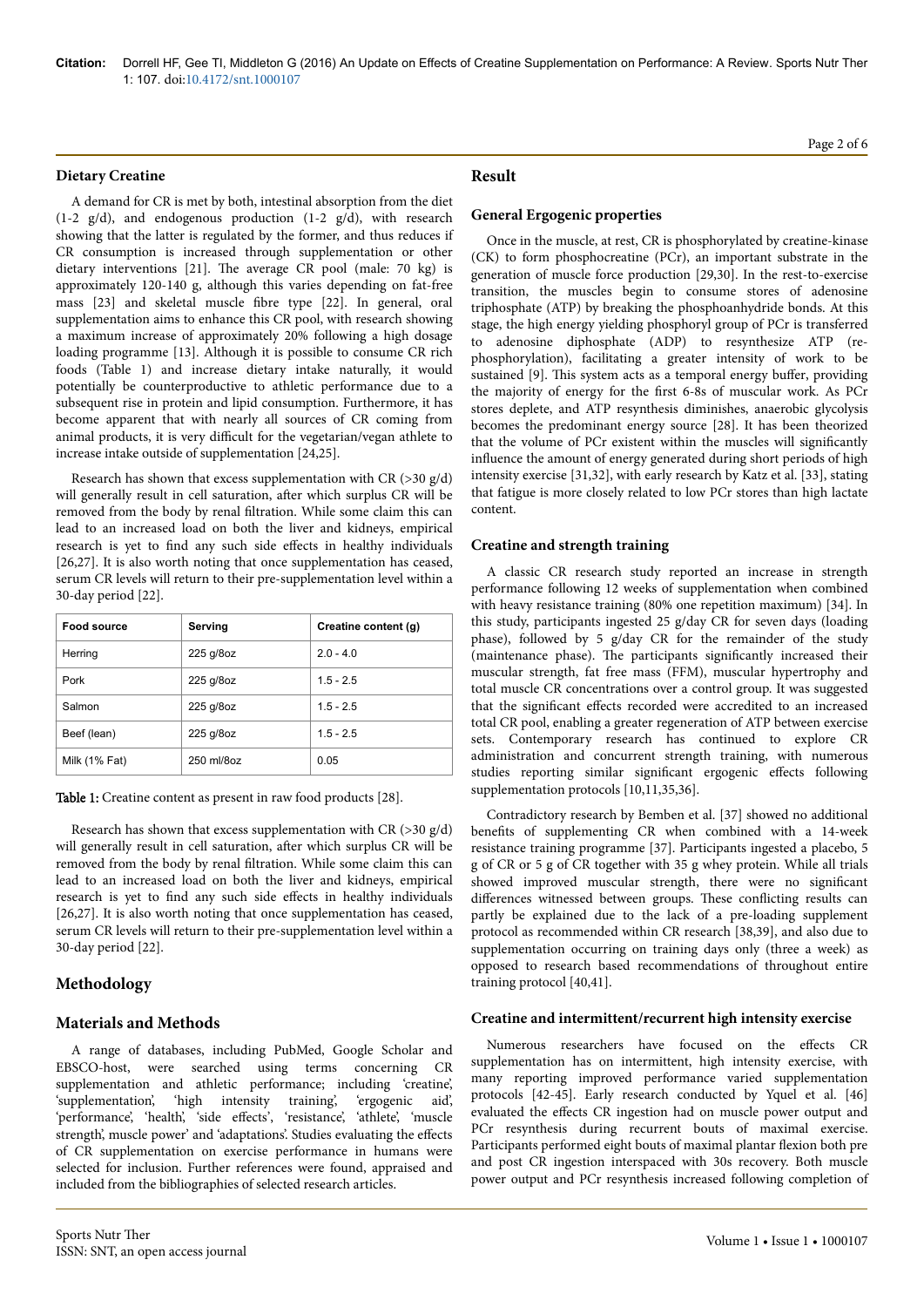supplement protocol. Conclusions were drawn that the better conservation of muscle power output observed, following CR ingestion, was attributed to a greater resynthesis of PCr throughout the exercise protocol.

A further study examined the effects CR supplementation on blood lactate and time to exhaustion during incremental cycling exercise [12]. Subjects completed a maximal incremental test to exhaustion both before and after six days of CR supplementation. Lactate concentrations were significantly reduced during exercise following supplementation, with both time to exhaustion and maximal power output listed as approaching significant. It was concluded that the findings established that CR supplementation significantly reduces lactate concentrations during high intensity, intermittent exercise.

## **Creatine and endurance exercise**

Although predominantly associated with short duration high intensity exercise, there is some evidence to support CR supplementation alongside long term aerobic activities. Early research conducted by Chwalbinska-Moneta [47] examined the effects 20 g/d of CR had on the endurance performance of elite male rowers. Subjects were randomly assigned to either a placebo or supplement group, before completing an incremental exercise test on a rowing ergometer. Blood lactate and heart rate were taken throughout and time to exhaustion was logged. Both the mean individual lactate threshold and time to exhaustion rose significantly in the CR group when compared to the placebo group. Нe study concluded that the results gained indicted that CR supplementation increases lactate threshold and thus improves endurance in rowing.

Opposing research is more prominent in this area, with early research Нompson et al. [48] reporting six weeks of CR supplementation had no effect on aerobic endurance of female swimmers. A further meta-analysis conducted by Branch [18] highlighted that any endurance activities lasting longer than 150s rely on oxidative phosphorylation as a primary energy supply, and so once this mark is exceeded, the ergogenic potential of CR diminishes.

## **Creatine and exercise: Summary of creatine and exercise performance**

Supplementation with CR has been shown to be an effective ergogenic aid across a range of sporting intensities. It is well established that CR supplementation has an ergogenic effect on both strength training and single and recurrent bouts of short duration high intensity exercise, with contemporary studies showing a positive effect from as little as seven days supplementation [44,49]. There are numerous mechanisms by which CR supplementation acts to augment athletic performance. During the CK reaction, CR is substrated resulting in the generation of PCr. As previously mentioned, PCr is responsible for the re-phosphorylation of ADP to ATP during bursts of high intensity movements, and therefore greater quantities result in increased energy availability [50]. As PCr stores decline, phosphofructokinase production is stimulated, increasing the rate of glycolysis [51]. At this stage, CR has been shown to buffer the pH changes that occur during the accumulation of lactate and hydrogen ions, delaying the onset of acidosis and subsequent fatigue.

With regards to longer bouts of physical exertion, a lack of contemporary research exists. However, the majority of available research has shown CR to have little to no ergogenic benefits as exercise exceeds 150s [18]. Нis is due to a change in how energy is

supplied (oxidative phosphorylation as opposed to PCr-CR system) to the requiring muscles.

#### **Safety and ethical considerations**

Since the late 1900's CR has continuously gained popularity as a supplement among the athletic population [52]. The use of this dietary intervention has been surrounded by both misconception and debate; with the media claiming that CR supplementation is both dangerous and unethical [31]. Many anecdotal claims concerning CR still in the include muscle cramping, dehydration, liver damage and gastrointestinal distress. While it is conceivable that athletes may experience these symptoms, contemporary research has shown that athletes are at no greater risk, and in fact, potentially a lesser risk of these symptoms, than those not supplementing with CR [53-55].

One of the more recurring claims associated with CR is that of increased renal distress through prolonged supplementation. Early research completed by Pritchard and Kalra [55] reported that CR supplementation had a deleterious effect on the renal function of a single participant following a 7 week supplementation programme. They recorded moderate decreases in renal function were recorded over time, and thus it was concluded this was strongly linked to the CR supplements that were being administered. However, future research highlighted concerns over the practices adopted during this study, stating that there was no scientific backing to the claims made due to the single participant already suffering from recurring renal failure [56]. A further report from Mesa et al. [1] concluded that due to the distorted information gathered and reported, the case report was very misleading. Table 2 summaries the current literature which has revealed that CR supplementation at several different dosages has had no adverse findings on renal kidney functioning.

| <b>Authors</b>               | Sample         | <b>Sample</b><br>characteristics                | <b>Supplementation</b><br>protocol           | Renal<br>problems<br>recorded |
|------------------------------|----------------|-------------------------------------------------|----------------------------------------------|-------------------------------|
| Terjung et al.<br>[4]        | $\overline{7}$ | Healthy females                                 | 20 g/d for 5 days +<br>3 g/d for 8 weeks     | No                            |
|                              | $\overline{7}$ | Healthy males                                   | 20 g/d/ for 5 days                           | No                            |
| Gualano et al.<br>[27]       | 18             | <b>Trained males</b>                            | 12<br>10<br>for<br>q/d<br>weeks              | No                            |
| Gualano et al.<br>$[26]$     | 1              | Healthy<br>male<br>with one kidney              | 20 g/d for 5 days $+$<br>5 g/d for 30 days   | No                            |
| Gualano et al.<br>[27]       | 25             | Males<br>and<br>females with type<br>2 diabetes | 5 g/d for 12 weeks                           | No                            |
| Neves JrM et<br>al. [27]     | 13             | Postmenopausal<br>women                         | 20 g/d for 1 week $+$<br>5 g/d for 11 weeks  | No                            |
| Terjung et al.<br>[4]        | 48             | Healthy<br>males<br>and females                 | 3 $q/d$ for 1 week $+$<br>20 g/d for 8 weeks | <b>No</b>                     |
| Liddle<br>et<br>al<br>$[30]$ | 26             | Resistance<br>trained males                     | 20 g/d for 1 week $+$<br>5 g/d for 11 weeks  | No                            |

Table 2: Research studies examining effects of creatine supplementation on renal function in adults.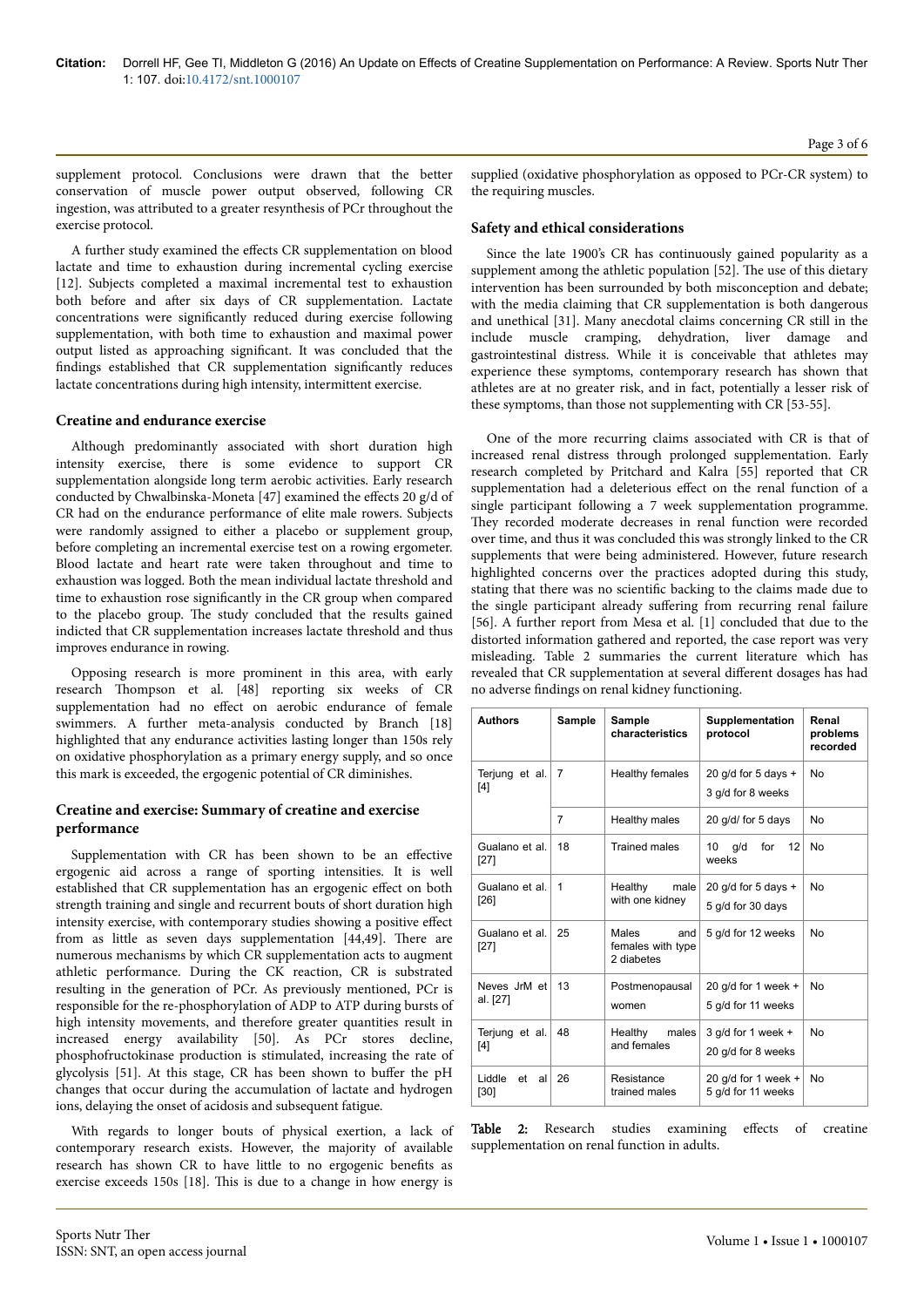It would be difficult to consume the recommended dosages of CR via a balanced nutritious diet, and therefore supplementation is an obvious choice by athletes. In order for an athlete to gain enough CR to effectively equate to a loading strategy, it would require 3-4 kg of certain foods to be consumed for a period of 1-2 days. Despite being potentially unpalatable for most, a significant increase is lipids and proteins would but an unwanted addition. Furthermore, those with specific dietary requirements may struggle to consume CR rich foods due to restrictions i.e., vegetarians, vegans, religious diets. CR is not banned by any organization however the USA National Collegiate Athletic Association has a policy which restricts creatine provision to athletes from member teams [8]. With research showing that CR is safe to consume, even for prolonged periods (Table 2), it has been suggested that those advocating for restrictions are merely aware of the anecdotal misconceptions surrounding the supplement, and not the empirical based evidence. It has been Buford et al. [31] proposed that there is no difference between following a CR supplementation programme to increase PCr stores, and completing a carbohydrate loading programme to enhance glycogen stores [31]. It is worth noting that many researchers have argued that banning CR would in fact be unethical as it has been linked to reductions in musculoskeletal injuries [57], heat stress [58], and decreases in rehabilitation periods [59], as well as being a naturally occurring compound.

# **Recommendations**

CR supplementation has been shown to positively impact upon performance across a range of sports, with the most prominent literature focusing on short-term, intermittent/recurrent, high intensity activities [45]. Specifically, there is strong evidence to suggest CR increased power output [43], repeated sprint ability [60], maximal strength [50] and FFM [11].

A typical CR supplement protocol reported comprises of by Mesa et al. [1] has a loading phase lasting 1-2 days  $(4 \times 5 \text{ g CR over } 5\text{-}7 \text{ hr})$ intervals), followed by a maintenance phase for continuous supplementation thereafter (3-5 g CR per day). The majority of research surrounding CR and its ergogenic potential has used very similar protocols, with many reporting significant improvements across a range of variables. However, more recent research by Cooper et al. [13] found that a moderate protocol consisting of 1 g doses taken over ten hours (1 g every 30 min, 20 g CR in total) for five days, resulted in reduced urinary CR when compared to a typical supplementation protocol. It was estimated that this decrease in urinary CR equated to an increase in TCr by 13%, further increasing PCr stores and thus energy potential.

# **Conclusion**

The use of CR as a dietary supplement is prevalent across amateur and professional athletes alike. With research showing a performance increase of 1% can be the difference between Olympic gold and not making the final, it is understood why athletes will turn to ergogenic aids to potentially gain an advantage [61]. Supplementation with CR has been advocated to improve both short-term and intermittent high intensity exercise, with some supporting literature for both mid and long-term bouts. Currently, no scientific evidence exists showing any unfavorable effects, even when supplementation is prolonged, providing correct protocols are followed and the participant is otherwise healthy.

It is recommended that those considering supplementation first establish a sound dietary foundation, ensuring a balance in the foods consumed as well as maintaining constant hydration [62]. Furthermore, supplementation will be insignificant in producing desired results without an appropriate training stimulus (e.g. a specific resistance based training programme). With regards to the supplementation protocol adopted, at this stage it is recommended that an athlete follow a traditional loading/maintenance programme as opposed to that recommended by contemporary research by Cooper et al. [13], as further examination research is needed to fully establish the benefits of novel and alternative protocols and whether alteration of the initial loading phase results in significantly greater outcomes.

# **References**

- 1. [Mesa JLM, Ruiz JR, Gonzalez-Gross MM, Sainz AG, Garzon MJC \(2002\)](http://link.springer.com/article/10.2165%2F00007256-200232140-00003) [Oral creatine supplementation and skeletal muscle metabolism in](http://link.springer.com/article/10.2165%2F00007256-200232140-00003) [physical exercise. Sports Med 32: 903-944.](http://link.springer.com/article/10.2165%2F00007256-200232140-00003)
- 2. Chanutin A (1926) Нe [fate of creatine when administered to man. J Biol](http://www.jbc.org/content/67/1/29.citation) [Chem 67: 29-41.](http://www.jbc.org/content/67/1/29.citation)
- 3. [Mendel LB, Rose WC \(1911\) Experimental studies on creatine and](http://www.jbc.org/content/10/3/213.citation) creatinine. Нe [role of the carbohydrates in creatine-creatinine](http://www.jbc.org/content/10/3/213.citation) [metabolism. J Biol Chem 10: 213-253.](http://www.jbc.org/content/10/3/213.citation)
- 4. [Terjung RL, Clarkson P, Eicher ER,](http://www.ncbi.nlm.nih.gov/pubmed/10731017) Greenhaff PL, Hespel PJ, et al. (2000) [American College of Sports Medicine Roundtable:](http://www.ncbi.nlm.nih.gov/pubmed/10731017) Нe Physiological and Health Effects [of Oral Creatine Supplementation. Med Sci Sports Exerc](http://www.ncbi.nlm.nih.gov/pubmed/10731017) [32: 706-717.](http://www.ncbi.nlm.nih.gov/pubmed/10731017)
- 5. Busko M (2004) Supplement muscles in the market. National Review of Medicine 1: 204-207.
- 6. Hall M, Trojian T (2013) Creatine supplementation. Current Sports Medicine Reports 12: 240-244.
- 7. [Bemben MG, Lamont HS \(2005\) Creatine supplementation and exercise](http://link.springer.com/article/10.2165/00007256-200535020-00002) performance: Recent findings. [Sports Medicine 35: 107-125.](http://link.springer.com/article/10.2165/00007256-200535020-00002)
- 8. [Momaya A, Fawal M, Estes R \(2015\) Performance-enhancing substances](http://link.springer.com/article/10.1007/s40279-015-0308-9) [in sports: A review of the literature. Sports Medicine 45: 517-531.](http://link.springer.com/article/10.1007/s40279-015-0308-9)
- 9. [McKinnon NB, Graham MT, Tiidus PM \(2012\)](http://www.ncbi.nlm.nih.gov/pmc/articles/PMC3763311/) Effect of creatine [supplementation on muscle damage and repair following eccentrically](http://www.ncbi.nlm.nih.gov/pmc/articles/PMC3763311/)induced damage to the elbow flexor [muscles. J Sports Sci Med 11:](http://www.ncbi.nlm.nih.gov/pmc/articles/PMC3763311/) [653-659.](http://www.ncbi.nlm.nih.gov/pmc/articles/PMC3763311/)
- 10. Lanhers C, Pereira B, Naughton G, Trousselard M, Lesage FX, et al. (2015) Creatine supplementation and lower limb strength performance: A systematic review and meta-analyses. Sports Medicine 45: 1285-1294.
- 11. Antonio J, Ciccone V (2013) The effects of pre versus post workout supplementation of creatine monohydrate on body composition and strength. J Int Soc Sports Nutr 10.
- 12. Oliver JM, Joubert DP, Martin SE, Crouse SF (2013) Oral creatine supplementation's decrease of blood lactate during exhaustive, incremental cycling. Int J Sport Nutr Exerc Metab 23: 252-259.
- 13. Cooper R, Naclerio F, Allgrove J, Jimenez A (2012) Creatine supplementation with specific view to exercise/sports performance: an update. J Int Soc Sports Nutr 9: 33.
- 14. Bazzucchi I, Felici F, Sacchetti M (2009) Effect of short-term creatine supplementation on neuromuscular function. Med Sci Sports Exerc 41: 1934-1941.
- 15. [Camic CL, Housh TJ, Zuniga JM, Traylor DA, Bergstrom HC, et al.](http://journals.lww.com/nsca-jscr/Abstract/2014/03000/The_Effects_of_Polyethylene_Glycosylated_Creatine.29.aspx) (2014) The effects [of polyethylene glycosylated creatine supplementation](http://journals.lww.com/nsca-jscr/Abstract/2014/03000/The_Effects_of_Polyethylene_Glycosylated_Creatine.29.aspx) [on anaerobic performance measures and body composition. J Strength](http://journals.lww.com/nsca-jscr/Abstract/2014/03000/The_Effects_of_Polyethylene_Glycosylated_Creatine.29.aspx) [Cond Res 28: 825-833.](http://journals.lww.com/nsca-jscr/Abstract/2014/03000/The_Effects_of_Polyethylene_Glycosylated_Creatine.29.aspx)
- 16. [Dobgenski V, Santos MG, Campbell B, Kreider R \(2014\) Short-term](http://www.annexpublishers.com/articles/JNH/volume-1-issue-2/Short-term-Creatine-Supplementation-Suppresses-the-Cortisol-Response-to-a-High-Intensity-Swim-Sprint-Workout.pdf) [creatine supplementation suppresses the cortisol response to a high](http://www.annexpublishers.com/articles/JNH/volume-1-issue-2/Short-term-Creatine-Supplementation-Suppresses-the-Cortisol-Response-to-a-High-Intensity-Swim-Sprint-Workout.pdf)[intensity swim-sprint workout. J Nutr Health Sci 1: 1-4.](http://www.annexpublishers.com/articles/JNH/volume-1-issue-2/Short-term-Creatine-Supplementation-Suppresses-the-Cortisol-Response-to-a-High-Intensity-Swim-Sprint-Workout.pdf)
- 17. [Sculthorpe N, Grace F, Jones P, Fletcher I \(2010\)](http://www.nrcresearchpress.com/doi/abs/10.1139/H10-036) The effect of short-term [creatine loading on active range of movement. Appl Physiol Nutr Metab](http://www.nrcresearchpress.com/doi/abs/10.1139/H10-036) [35: 507-511.](http://www.nrcresearchpress.com/doi/abs/10.1139/H10-036)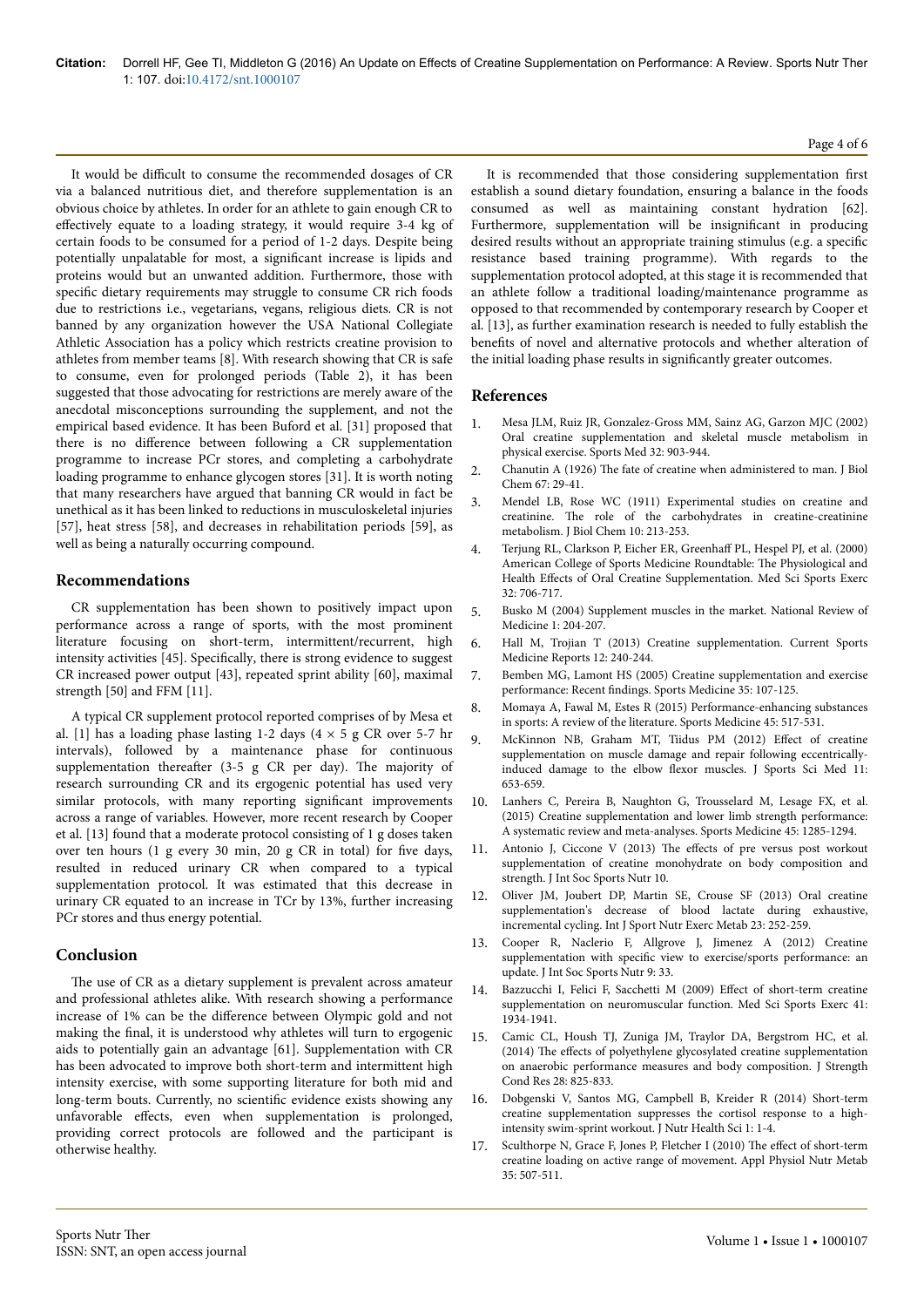- 18. Branch J (2003) Effect [of creatine supplementation on body composition](http://fitnessforlife.org/AcuCustom/Sitename/Documents/DocumentItem/1267.pdf) [and performance: a meta-analysis. Int J Sport Nutr Exerc Metab 13:](http://fitnessforlife.org/AcuCustom/Sitename/Documents/DocumentItem/1267.pdf) [198-226.](http://fitnessforlife.org/AcuCustom/Sitename/Documents/DocumentItem/1267.pdf)
- Bloch K, Schoenheimer R (1941) The [Biological precursors of creatine. J](http://www.jbc.org/content/138/1/167.citation) [Biol Chem 138: 167-194.](http://www.jbc.org/content/138/1/167.citation)
- 20. [Nasrallah F, Feki M, Kaabachi N \(2010\) Creatine and creatine](http://www.pedneur.com/article/S0887-8994(09)00388-9/abstract) deficiency [syndromes: biochemical and clinical aspects. Pediatr Neurol 42: 163-171.](http://www.pedneur.com/article/S0887-8994(09)00388-9/abstract)
- [Walker J \(2009\) Creatine: biosynthesis, regulation and function. In:](https://books.google.co.in/books?hl=en&lr=&id=9OO1H8IPdJsC&oi=fnd&pg=PA177&dq=Creatine:+Biosynthesis,+Regulation+and+Function.+In:+A.+Meister+(ed.)+Advances+in+Enzymology+and+Related+Areas+of+Molecular+Biology.+New+York:+John+Wiley+and+Sons,+177-242.&ots=YX6CsaOOiU&sig=ulrSKkML7-geBqpDeMSs0fH07bM) [Meister A \(ed.\) Advances in enzymology and related areas of molecular](https://books.google.co.in/books?hl=en&lr=&id=9OO1H8IPdJsC&oi=fnd&pg=PA177&dq=Creatine:+Biosynthesis,+Regulation+and+Function.+In:+A.+Meister+(ed.)+Advances+in+Enzymology+and+Related+Areas+of+Molecular+Biology.+New+York:+John+Wiley+and+Sons,+177-242.&ots=YX6CsaOOiU&sig=ulrSKkML7-geBqpDeMSs0fH07bM) [biology. New York: John Wiley and Sons, pp: 177-242.](https://books.google.co.in/books?hl=en&lr=&id=9OO1H8IPdJsC&oi=fnd&pg=PA177&dq=Creatine:+Biosynthesis,+Regulation+and+Function.+In:+A.+Meister+(ed.)+Advances+in+Enzymology+and+Related+Areas+of+Molecular+Biology.+New+York:+John+Wiley+and+Sons,+177-242.&ots=YX6CsaOOiU&sig=ulrSKkML7-geBqpDeMSs0fH07bM)
- 22. [Smith RN, Agharkar AS, Gonzales EB \(2014\) A review of creatine](http://www.ncbi.nlm.nih.gov/pmc/articles/PMC4304302/) [supplementation in age-related diseases: more than a supplement for](http://www.ncbi.nlm.nih.gov/pmc/articles/PMC4304302/) [athletes. F1000Res 3: 222.](http://www.ncbi.nlm.nih.gov/pmc/articles/PMC4304302/)
- 23. [Brosnan JT, da Silva RP, Brosnan ME \(2011\)](http://link.springer.com/article/10.1007/s00726-011-0853-y) Нe metabolic burden of [creatine synthesis. Amino acids 40: 1325-1331.](http://link.springer.com/article/10.1007/s00726-011-0853-y)
- 24. [Barr SI, Rideout CA \(2004\) Nutritional considerations for vegetarian](http://www.sciencedirect.com/science/article/pii/S0899900704001066) [athletes. Nutrition 20: 696-703.](http://www.sciencedirect.com/science/article/pii/S0899900704001066)
- 25. [Burke DG, Candow DG, Chilibeck PD, MacNeil LG, Roy BD, et al. \(2008\)](https://www.researchgate.net/profile/Brian_Roy/publication/23176124_Effect_of_creatine_supplementation_and_resistance-exercise_training_on_muscle_insulin-like_growth_factor_in_young_adults/links/00b7d52a357d600448000000.pdf) Effect [of creatine supplementation and resistance-exercise training on](https://www.researchgate.net/profile/Brian_Roy/publication/23176124_Effect_of_creatine_supplementation_and_resistance-exercise_training_on_muscle_insulin-like_growth_factor_in_young_adults/links/00b7d52a357d600448000000.pdf) [muscle insulin-like growth factor in young adults. Int J Sport Nutr 18:](https://www.researchgate.net/profile/Brian_Roy/publication/23176124_Effect_of_creatine_supplementation_and_resistance-exercise_training_on_muscle_insulin-like_growth_factor_in_young_adults/links/00b7d52a357d600448000000.pdf) [389-398.](https://www.researchgate.net/profile/Brian_Roy/publication/23176124_Effect_of_creatine_supplementation_and_resistance-exercise_training_on_muscle_insulin-like_growth_factor_in_young_adults/links/00b7d52a357d600448000000.pdf)
- 26. [Gualano B, Artioli GG, Poortmans JR, Junior AHL \(2010\) Exploring the](http://link.springer.com/article/10.1007/s00726-009-0263-6) [therapeutic role of creatine supplementation. Amino acids 38: 31-44.](http://link.springer.com/article/10.1007/s00726-009-0263-6)
- 27. [Neves Jr M, Gualano B, Roschel H, Lima FR, Lúcia de Sá-Pinto A, et al.](http://www.nrcresearchpress.com/doi/abs/10.1139/h11-014) (2011) Effect [of creatine supplementation on measured glomerular](http://www.nrcresearchpress.com/doi/abs/10.1139/h11-014) filtration [rate in postmenopausal women. Appl Physiol Nutr Metab 36:](http://www.nrcresearchpress.com/doi/abs/10.1139/h11-014) [419-422.](http://www.nrcresearchpress.com/doi/abs/10.1139/h11-014)
- 28. Tarnopolsky MA (2010) Caffeine [and creatine use in sport. Ann Nutr](http://www.karger.com/Article/Abstract/322696) [Metab 57: 1-8.](http://www.karger.com/Article/Abstract/322696)
- 29. Greenhaff [PL, Casey A, Short AH, Harris R, Soderlund K, et al. \(1993\)](http://www.clinsci.org/content/84/5/565.abstract) Influence [of oral creatine supplementation of muscle torque during](http://www.clinsci.org/content/84/5/565.abstract) [repeated bouts of maximal voluntary exercise in man. Clinical Science 84:](http://www.clinsci.org/content/84/5/565.abstract) [565-571.](http://www.clinsci.org/content/84/5/565.abstract)
- 30. [Liddle DG, Connor DJ \(2013\) Nutritional supplements and ergogenic](http://www.sciencedirect.com/science/article/pii/S0095454313000249) [AIDS. Primary Care: Clinics in](http://www.sciencedirect.com/science/article/pii/S0095454313000249) Office Practice 40: 487-505.
- 31. Buford T, Kreider R, Stout J, Greenwood M, Campbell B, et al. (2007) International Society of Sports Nutrition position stand: Creatine supplementation and exercise. Int Soc Sports Nutr4: 1550-1783.
- 32. [Plowman SA, Smith DL \(2013\) Exercise physiology for health](http://www.lww.com/Product/9781451176117) fitness and [performance. Wolters Kluwer: Lippincott Williams & Wilkins,](http://www.lww.com/Product/9781451176117) [Netherlands.](http://www.lww.com/Product/9781451176117)
- 33. [Katz A, Sahlin K, Henriksson J \(1986\) Muscle ATP turnover rate during](http://jap.physiology.org/content/60/6/1839.full-text.pdf+html) [isometric contraction in humans. J Appl Physiol 60: 1839-1842.](http://jap.physiology.org/content/60/6/1839.full-text.pdf+html)
- 34. [Volek JS, Duncan ND, Mazzetti SA, Staron RS, Putukian M, et al. \(1999\)](http://www.udel.edu/PT/PT%20Clinical%20Services/journalclub/sojc/99_00/feb00/volek.pdf) Performance and muscle fibre [adaptations to creatine supplementation](http://www.udel.edu/PT/PT%20Clinical%20Services/journalclub/sojc/99_00/feb00/volek.pdf) [and heavy resistance training. Med Sci Sports Exerc 31: 1147-1156.](http://www.udel.edu/PT/PT%20Clinical%20Services/journalclub/sojc/99_00/feb00/volek.pdf)
- 35. [Candow DG, Chilibeck PD, Burke DG, Mueller KD, Lewis JD \(2011\)](http://journals.lww.com/nsca-jscr/Abstract/2011/07000/Effect_of_Different_Frequencies_of_Creatine.8.aspx) Effect of different [frequencies of creatine supplementation on muscle size](http://journals.lww.com/nsca-jscr/Abstract/2011/07000/Effect_of_Different_Frequencies_of_Creatine.8.aspx) [and strength in young adults. J Strength Cond Res 25: 1831-1838.](http://journals.lww.com/nsca-jscr/Abstract/2011/07000/Effect_of_Different_Frequencies_of_Creatine.8.aspx)
- 36. [Souza-Junior TP, Willardson JM, Bloomer R, Leite RD, Fleck SJ, et al.](http://www.ncbi.nlm.nih.gov/pubmed/22032491) [\(2011\) Strength and hypertrophy responses to constant and decreasing](http://www.ncbi.nlm.nih.gov/pubmed/22032491) [rest intervals in trained men using creatine supplementation. J Int Soc](http://www.ncbi.nlm.nih.gov/pubmed/22032491) [Sports Nutr 8: 17.](http://www.ncbi.nlm.nih.gov/pubmed/22032491)
- 37. [Bemben MG, Witten MS, Carter JM, Eliot KA, Knehans AW, et al. \(2010\)](http://link.springer.com/article/10.1007/s12603-009-0124-8) The effects [of supplementation with creatine and protein on muscle](http://link.springer.com/article/10.1007/s12603-009-0124-8) [strength following a traditional resistance training program in middle](http://link.springer.com/article/10.1007/s12603-009-0124-8)[aged and older men. J Nutr Health Aging 14: 155-159.](http://link.springer.com/article/10.1007/s12603-009-0124-8)
- [Van Loon LJC, Oosterlaar AM, Hartgens F, Hesselink MKC, Snow RJ](http://www.clinsci.org/content/ppclinsci/104/2/153.full.pdf) (2003) Effects [of creatine loading and prolonged creatine](http://www.clinsci.org/content/ppclinsci/104/2/153.full.pdf) [supplementation on body composition, fuel selection, sprint and](http://www.clinsci.org/content/ppclinsci/104/2/153.full.pdf) [endurance performance in humans. Clinical Science 104: 153-162.](http://www.clinsci.org/content/ppclinsci/104/2/153.full.pdf)
- 39. [Zuniga J, Housh T, Camic C, Hendrix C, Mielke M, et al. \(2012\)](http://journals.lww.com/nsca-jscr/Abstract/2012/06000/The_Effects_of_Creatine_Monohydrate_Loading_on.27.aspx) Нe effects [of creatine monohydrate loading on anaerobic performance and](http://journals.lww.com/nsca-jscr/Abstract/2012/06000/The_Effects_of_Creatine_Monohydrate_Loading_on.27.aspx) [one-repetition maximum strength. J Strength Cond Res 26: 1651-1656.](http://journals.lww.com/nsca-jscr/Abstract/2012/06000/The_Effects_of_Creatine_Monohydrate_Loading_on.27.aspx)
- 40. Devries MC, Phillips SM (2014) Creatine supplementation during resistance training in older adults-a meta-analysis. Med Sci Sports Exerc 46: 1194 - 1203.
- [Rahimi R \(2011\) Creatine supplementation decreases oxidative DNA](http://journals.lww.com/nsca-jscr/Abstract/2011/12000/Creatine_Supplementation_Decreases_Oxidative_DNA.29.aspx) [damage and lipid peroxidation induced by a single bout of resistance](http://journals.lww.com/nsca-jscr/Abstract/2011/12000/Creatine_Supplementation_Decreases_Oxidative_DNA.29.aspx) [exercise. J Strength Cond Res 25: 3448-3455.](http://journals.lww.com/nsca-jscr/Abstract/2011/12000/Creatine_Supplementation_Decreases_Oxidative_DNA.29.aspx)
- 42. [Barber JJ, McDermott AY, McGaughey KJ, Olmstead JD, Hagobian TA](http://journals.lww.com/nsca-jscr/Abstract/2013/01000/Effects_of_Combined_Creatine_and_Sodium.35.aspx) (2013) Effects [of combined creatine and sodium bicarbonate](http://journals.lww.com/nsca-jscr/Abstract/2013/01000/Effects_of_Combined_Creatine_and_Sodium.35.aspx) [supplementation on repeated sprint performance in trained men. J](http://journals.lww.com/nsca-jscr/Abstract/2013/01000/Effects_of_Combined_Creatine_and_Sodium.35.aspx) [Strength Cond Res 27: 252-258.](http://journals.lww.com/nsca-jscr/Abstract/2013/01000/Effects_of_Combined_Creatine_and_Sodium.35.aspx)
- 43. [Claudino JG, Mezencio B, Amaral S, Zanetti V, Benatti F, et al. \(2014\)](http://jissn.biomedcentral.com/articles/10.1186/1550-2783-11-32) [Creatine monohydrate supplementation on lower-limb muscle power in](http://jissn.biomedcentral.com/articles/10.1186/1550-2783-11-32) [Brazilian elite soccer players. J Int Soc Sports Nutr 11: 32.](http://jissn.biomedcentral.com/articles/10.1186/1550-2783-11-32)
- 44. [Deminice R, Rosa FT, Franco GS, Jordao AA, de Freitas EC \(2013\)](http://www.sciencedirect.com/science/article/pii/S089990071300138X) Effects [of creatine supplementation on oxidative stress and](http://www.sciencedirect.com/science/article/pii/S089990071300138X) inflammatory markers after [repeated-sprint exercise in humans. Nutrition 29:](http://www.sciencedirect.com/science/article/pii/S089990071300138X) [1127-1132.](http://www.sciencedirect.com/science/article/pii/S089990071300138X)
- 45. [Salles-Painelli V, Alves VT, Ugrinowitsch C, Benatti FB, Artioli GG, et al.](http://link.springer.com/article/10.1007/s00421-014-2903-0) [\(2014\) Creatine supplementation prevents acute strength loss induced by](http://link.springer.com/article/10.1007/s00421-014-2903-0) [concurrent exercise. Eur J Appl Physiol 114: 1749-1755.](http://link.springer.com/article/10.1007/s00421-014-2903-0)
- 46. Yquel RJ, Arsac LM, Thiaudiere [E, Canioni P, Manier G \(2002\)](http://www.tandfonline.com/doi/abs/10.1080/026404102317366681) Effect of [creatine supplementation on phosphocreatine resynthesis, inorganic](http://www.tandfonline.com/doi/abs/10.1080/026404102317366681) [phosphate accumulation and pH during intermittent maximal exercise. J](http://www.tandfonline.com/doi/abs/10.1080/026404102317366681) [Sports Sci 20: 427-438.](http://www.tandfonline.com/doi/abs/10.1080/026404102317366681)
- 47. Chwalbinska-Moneta J (2003) Effect of creatine supplementation on aerobic performance and anaerobic capacity in elite rowers in the course of endurance training. Int J Sport Nutr Exerc Metab 13: 173-183.
- 48. Нompson [CH, Kemp GJ, Sanderson AL, Dixon RM, Styles P, et al. \(1996\)](http://bjsm.bmj.com/content/30/3/222.short) Effect [of creatine on aerobic and anaerobic metabolism in skeletal muscle](http://bjsm.bmj.com/content/30/3/222.short) [in swimmers. Br J Sports Med 30: 222-225.](http://bjsm.bmj.com/content/30/3/222.short)
- 49. [Mirzaei B, Rahmani-Nia F, Salehi Z, Rahimi R \(2013\)](https://www.researchgate.net/profile/Rahimi_Rahman/publication/246915774_EFFECTS_OF_CREATINE_MONOHYDRATE_SUPPLEMENTATION_ON_OXIDATIVE_DNA_DAMAGE_AND_LIPID_PEROXIDATION_INDUCED_BY_ACUTE_INCREMENTAL_EXERCISE_TO_EXHAUSTION_IN_WRESTLERS/links/0deec51dae8f90f4e0000000.pdf) Effects of creatine [monohydrate supplementation on oxidative DNA damage and lipid](https://www.researchgate.net/profile/Rahimi_Rahman/publication/246915774_EFFECTS_OF_CREATINE_MONOHYDRATE_SUPPLEMENTATION_ON_OXIDATIVE_DNA_DAMAGE_AND_LIPID_PEROXIDATION_INDUCED_BY_ACUTE_INCREMENTAL_EXERCISE_TO_EXHAUSTION_IN_WRESTLERS/links/0deec51dae8f90f4e0000000.pdf) [peroxidation induced by acute incremental exercise to exhaustion in](https://www.researchgate.net/profile/Rahimi_Rahman/publication/246915774_EFFECTS_OF_CREATINE_MONOHYDRATE_SUPPLEMENTATION_ON_OXIDATIVE_DNA_DAMAGE_AND_LIPID_PEROXIDATION_INDUCED_BY_ACUTE_INCREMENTAL_EXERCISE_TO_EXHAUSTION_IN_WRESTLERS/links/0deec51dae8f90f4e0000000.pdf) [wrestlers. Kinesiology 45: 30-40.](https://www.researchgate.net/profile/Rahimi_Rahman/publication/246915774_EFFECTS_OF_CREATINE_MONOHYDRATE_SUPPLEMENTATION_ON_OXIDATIVE_DNA_DAMAGE_AND_LIPID_PEROXIDATION_INDUCED_BY_ACUTE_INCREMENTAL_EXERCISE_TO_EXHAUSTION_IN_WRESTLERS/links/0deec51dae8f90f4e0000000.pdf)
- 50. [Karimian J, Esfahani PS \(2011\) Supplement consumption in body builder](http://jrms.mui.ac.ir/files/journals/1/articles/6849/public/6849-31032-3-PB.pdf) [athletes. J Res Med Sci 16: 1347-1354.](http://jrms.mui.ac.ir/files/journals/1/articles/6849/public/6849-31032-3-PB.pdf)
- 51. Volek J, Kraemer W (1996) Creatine supplementation: Its effect on human muscular performance and body composition. J Strength Cond Res 10: 200-210.
- 52. [Dalbo VJ, Roberts MD, Stout JR, Kerksick CM \(2008\) Putting to rest the](http://bjsm.bmj.com/content/42/7/567) [myth of creatine supplementation leading to muscle cramps and](http://bjsm.bmj.com/content/42/7/567) [dehydration. Br J Sports Med 42: 567-573.](http://bjsm.bmj.com/content/42/7/567)
- 53. Cook C, Crewther B, Kilduff L, Drawer S, Gaviglio C (2011) Skill execution and sleep deprivation: Effects of acute caffeine or creatine supplementation - a randomized placebo-controlled trial. J Int Soc Sports Nutr 8: 1-8.
- 54. [Kim HJ, Kim CK, Carpentier A, Poortmans JR \(2011\) Studies on the](http://www.ncbi.nlm.nih.gov/pubmed/21399917) [safety of creatine supplementation. Amino Acids 40: 1409-1418.](http://www.ncbi.nlm.nih.gov/pubmed/21399917)
- 55. Sobolewski E, Нompson B, Smith A, Ryan E (2011) Нe physiological effects of creatine supplementation on hydration: A review. Am J Lifestyle Med 5: 320-327.
- 56. [Pritchard NR, Kalra PA \(1998\) Renal dysfunction accompanying oral](http://www.ncbi.nlm.nih.gov/pubmed/9643752) [creatine supplements. Lancet 351: 1252-1253.](http://www.ncbi.nlm.nih.gov/pubmed/9643752)
- 57. [Poortmans JR, Francaux M \(2000\) Adverse](http://www.ncbi.nlm.nih.gov/pubmed/10999421) effects of creatine supplementation fact or fiction?. [Sports Med 30: 155-170.](http://www.ncbi.nlm.nih.gov/pubmed/10999421)
- 58. [Tyler TF, Nicholas SJ, Hershman EB, Glace BW, Mullaney MJ, et al. \(2004\)](https://www.researchgate.net/publication/8686681_The_effect_of_creatine_supplementation_on_strength_recovery_after_anterior_cruciate_ligament_ACL_reconstruction_a_randomized_placebo-controlled_double-blind_trial) The effect [of creatine supplementation on strength recovery](https://www.researchgate.net/publication/8686681_The_effect_of_creatine_supplementation_on_strength_recovery_after_anterior_cruciate_ligament_ACL_reconstruction_a_randomized_placebo-controlled_double-blind_trial) after anterior [cruciate ligament \(ACL\) reconstruction: A randomized, placebo](https://www.researchgate.net/publication/8686681_The_effect_of_creatine_supplementation_on_strength_recovery_after_anterior_cruciate_ligament_ACL_reconstruction_a_randomized_placebo-controlled_double-blind_trial)[controlled, double-blind trial. Am J Sports Med 32: 383-391.](https://www.researchgate.net/publication/8686681_The_effect_of_creatine_supplementation_on_strength_recovery_after_anterior_cruciate_ligament_ACL_reconstruction_a_randomized_placebo-controlled_double-blind_trial)
- 59. Kilduff [L, Georgiades E, James N, Minnion R, Mitchell M, et al. \(2004\)](http://www.ncbi.nlm.nih.gov/pubmed/15467102) The effects [of creatine supplementation on cardiovascular, metabolic, and](http://www.ncbi.nlm.nih.gov/pubmed/15467102) [thermoregulatory responses during exercise in the heat in endurance](http://www.ncbi.nlm.nih.gov/pubmed/15467102)[trained humans. Int J Sport Nutr Exerc Metab 14: 443-502.](http://www.ncbi.nlm.nih.gov/pubmed/15467102)

Page 5 of 6